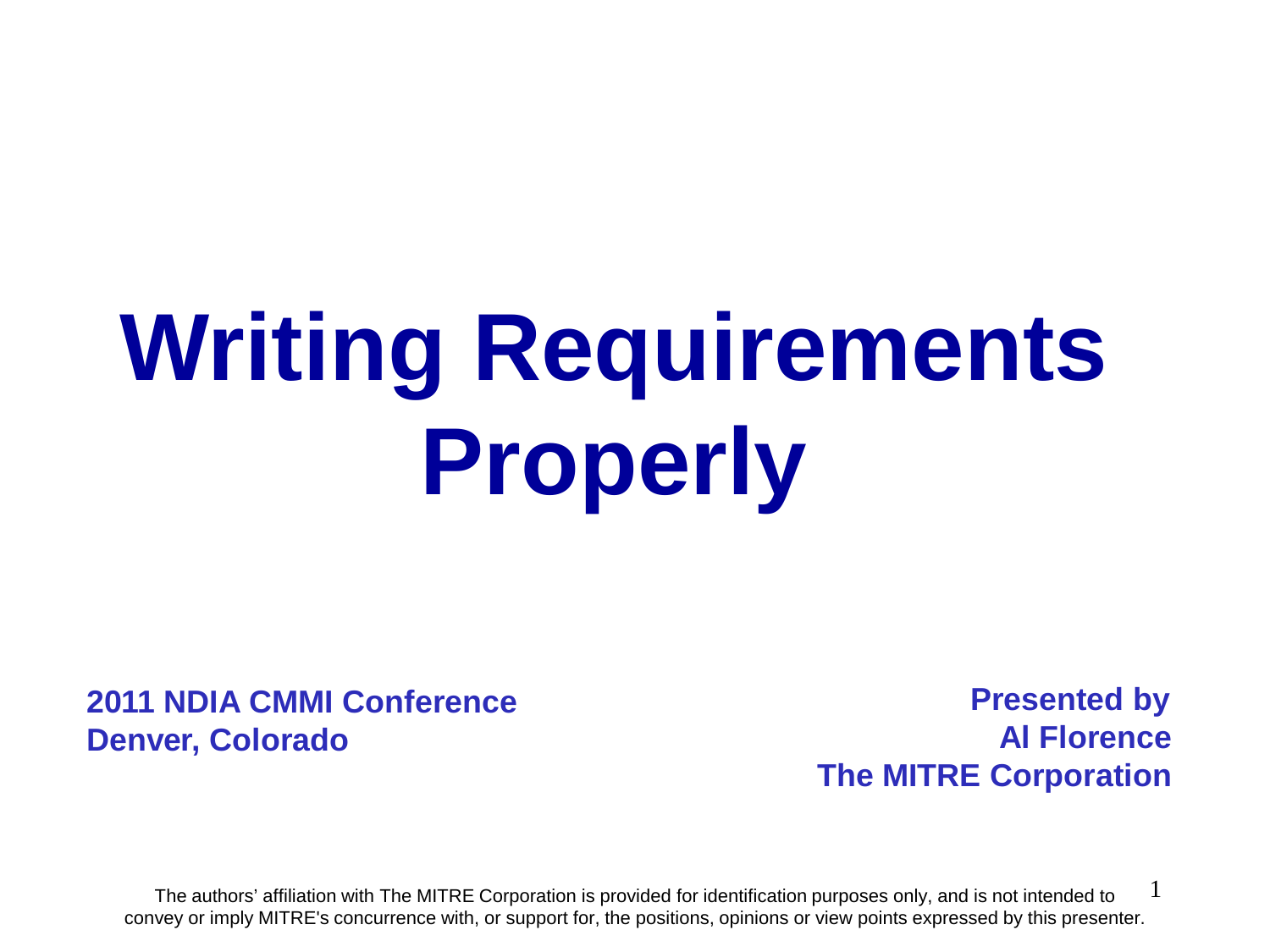# **Class Participation**

#### **Determine the problems with these 2 requirements:**

• All computer-resident information that is sensitive shall have system access controls. Access controls shall be consistent with the information being protected and the computer system hosting the data.

The interval for propagating changes to suppliers shall be configurable.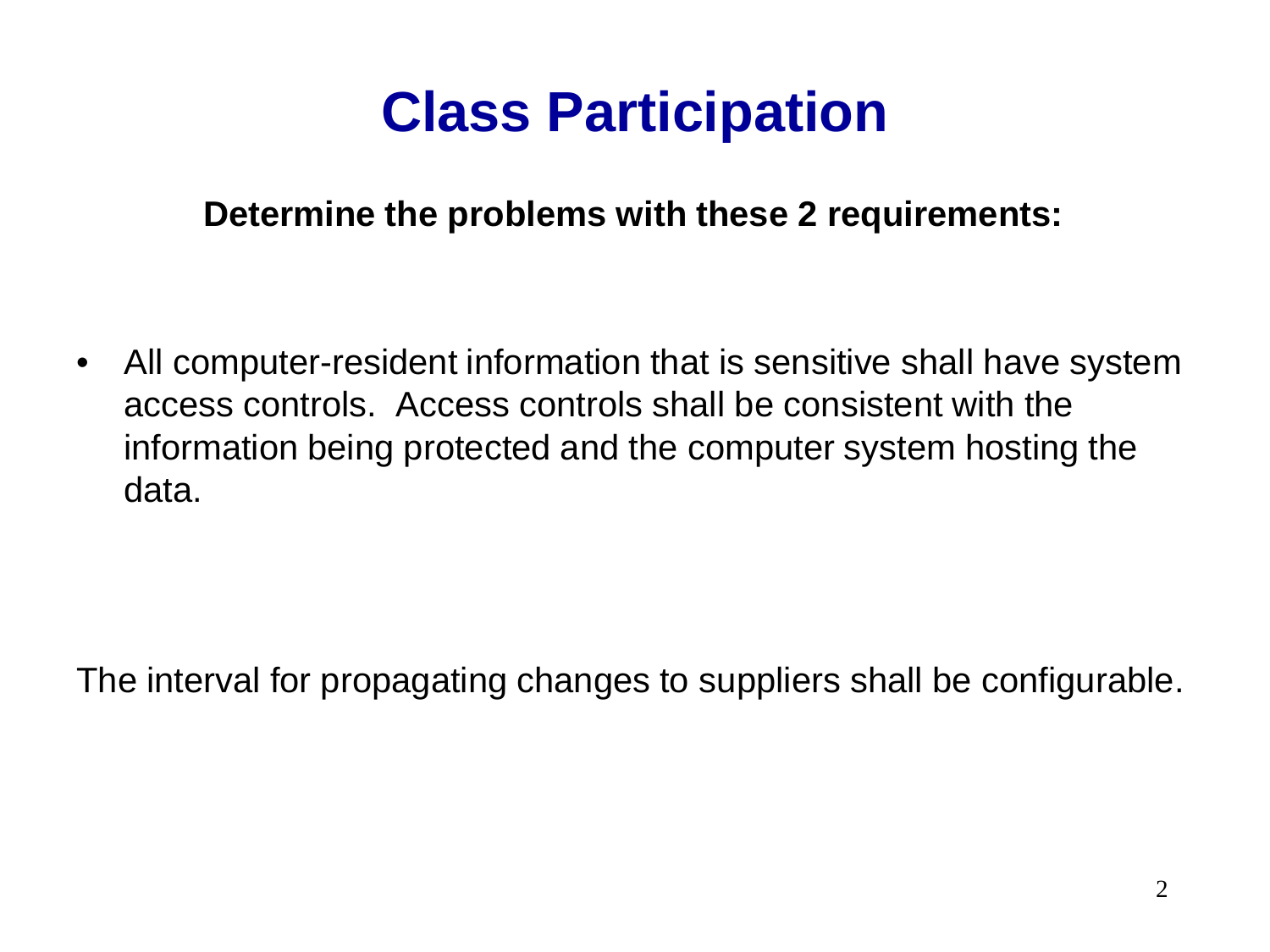# **Introduction** 1 OF 3

- A Government agency, while re-developing legacy systems, reversed engineered the existing requirements.
- The examples represent several legacy systems that are in the process of redevelopment in a modernization effort.
- The examples depict only the requirements effort they do not reflect any other lifecycle activities: design, implementation, test or operation.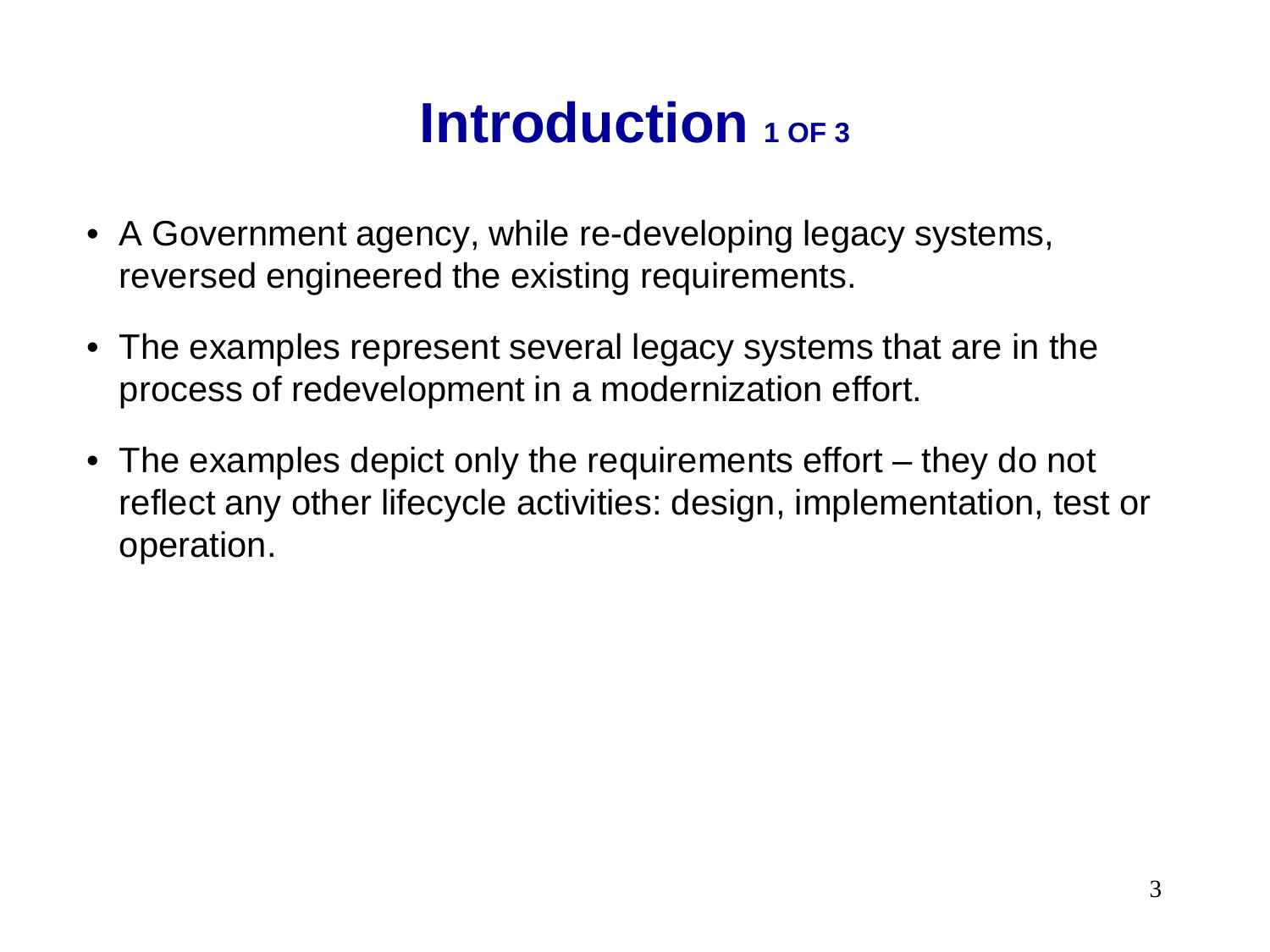# **Introduction** 2 of 3

- It needs to be noted that requirements do not "live alone"
	- They depend on other requirements and/or
	- on clarifying comments

to present a complete view of the functionality associated with a related set of requirements.

- A related set of functional requirements may be introduced with a preamble describing the capability of the functional set.
	- The preamble does not itself establish requirements; this is done later in the requirements' specifications.
- Some requirements may be amplified with clarifying comments which are, again, not part of the requirements, but add understandability.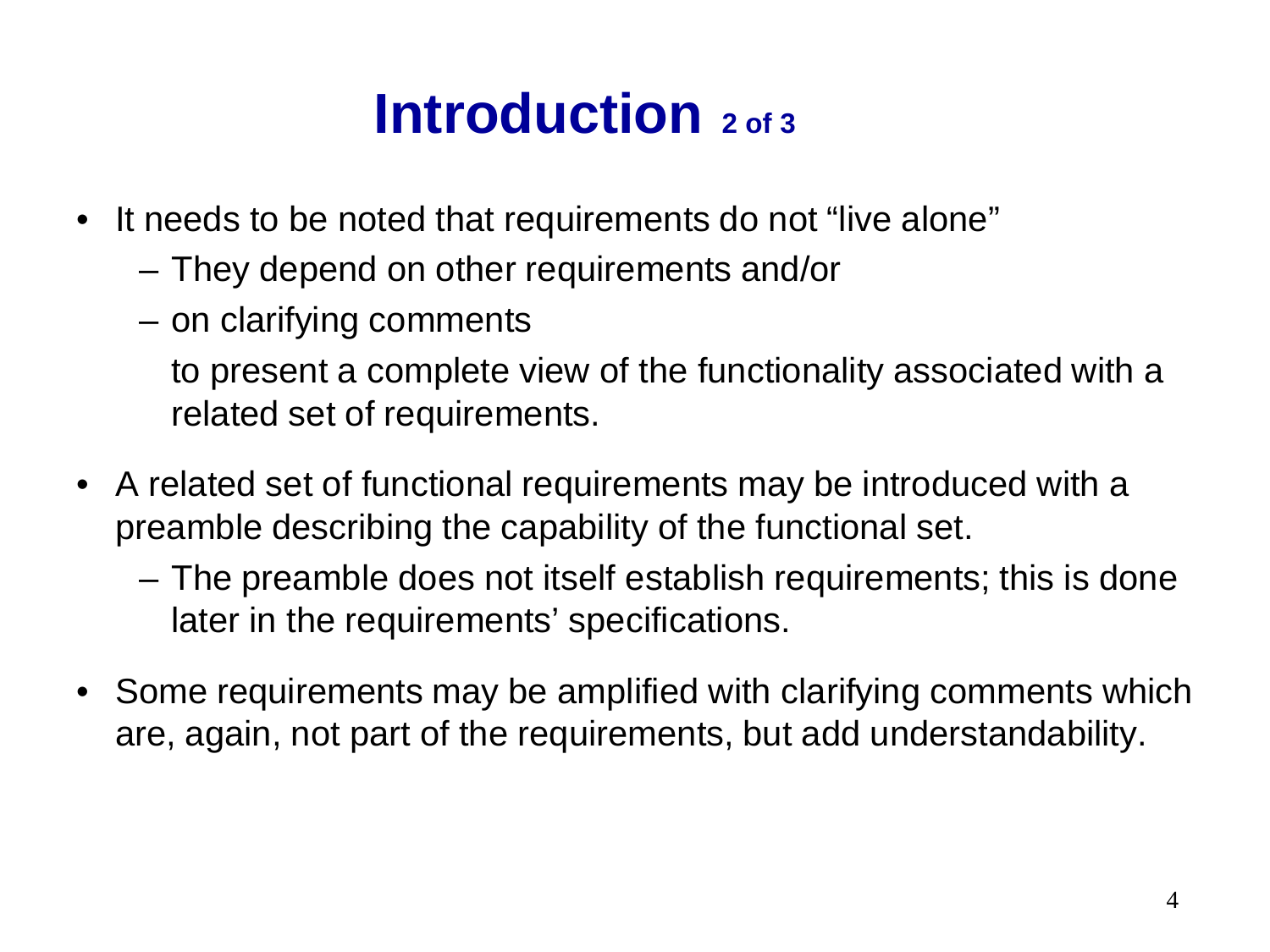# **Introduction** 3 OF 3

- Some requirements are documented sequentially with the requirements stated first setting the "stage" for the following requirements which add more and more capability.
	- The later stated requirements depend on the earlier requirements to complete their functionally.
	- An example may be the use of the word "processing". If the processing of a functional set of related requirements has been described in earlier requirements the later requirements may amplify and/or reference the processing without having to restate the processing.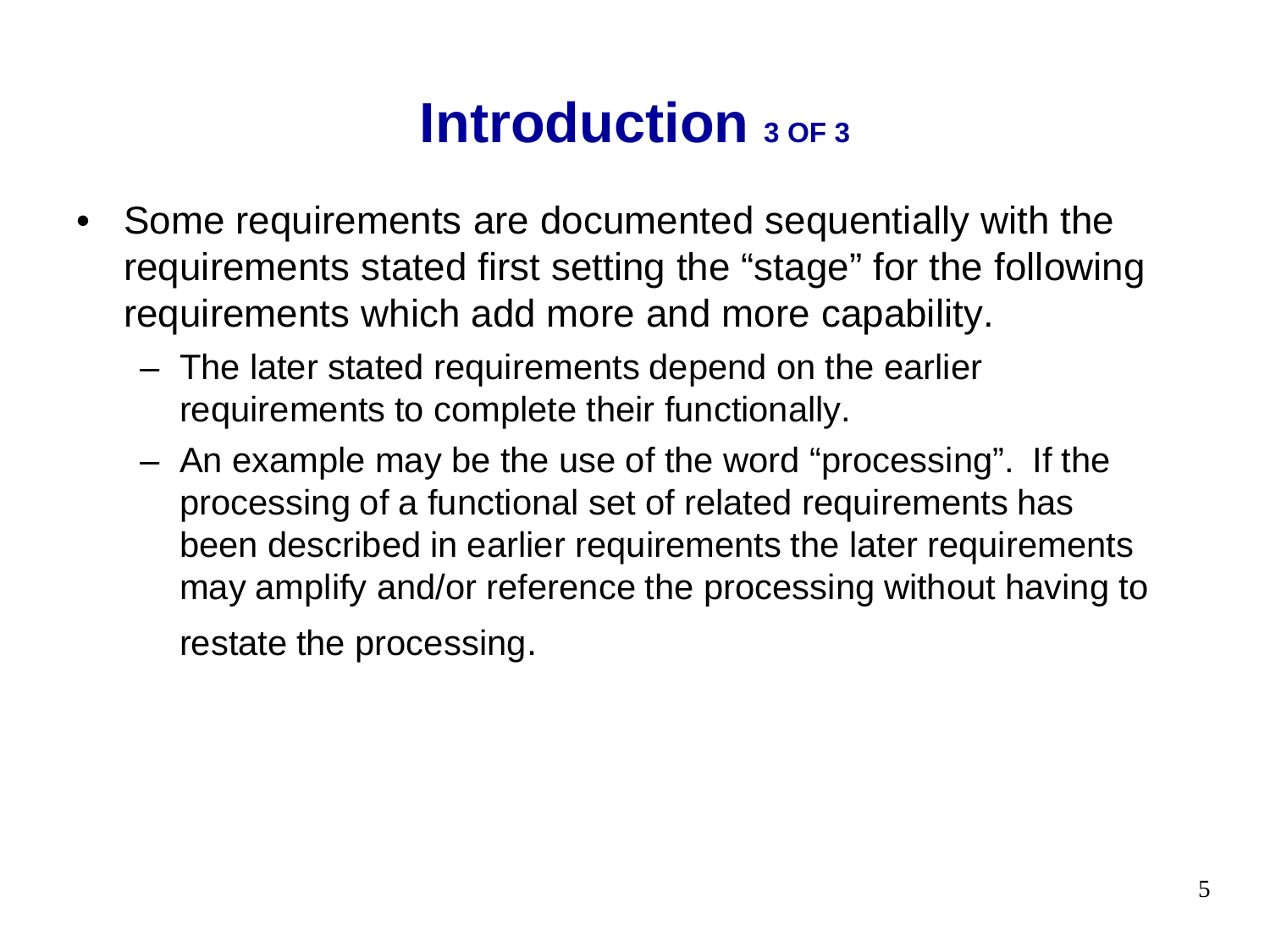# **Critical Attributes 1 OF 3**

**The following are some critical attributes that requirements must adhere to:**

**Completeness: Requirements should be as complete as possible***.*

*(They should reflect system objectives and specify the relationship between the software and the rest of the subsystems.)*

#### **Traceability: Each requirement must be traceable to some underlying source, such as a system-level requirement.**

*(Each requirement should have a unique identifier so that the software design, code, and test plans can be precisely traced back to the requirement.)*

#### **Testability: All requirements must be testable in order to demonstrate that the software end product satisfies its requirements.**

*(In order for requirements to be testable they must be specific, unambiguous, and quantitative whenever possible. Avoid vague, general statements.)*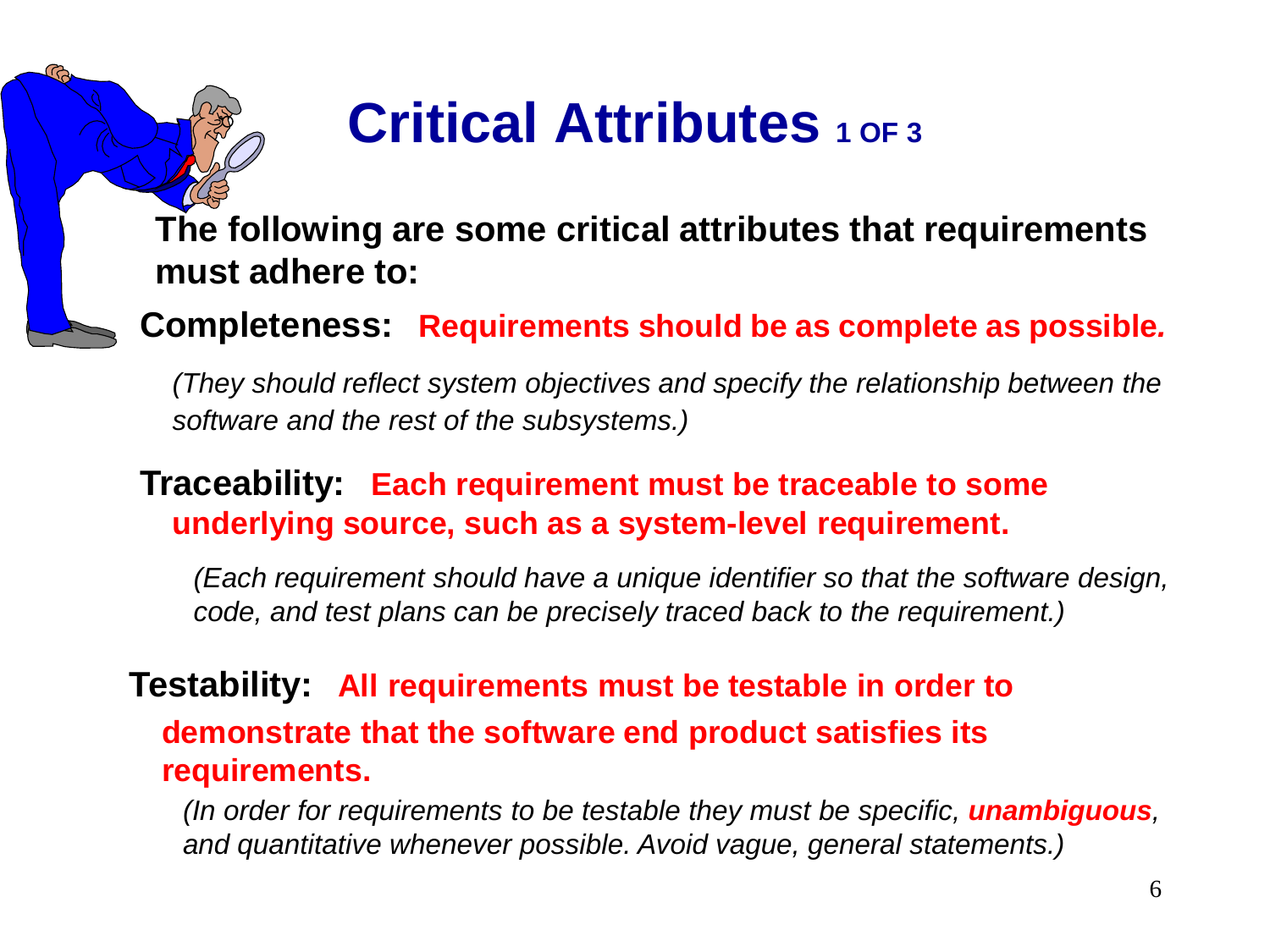

# **Critical Attributes 2 OF 3**

#### **Consistency: Requirements must be consistent with each other; no requirement should conflict with any other requirement***.*

*(Requirements should be checked by examining all requirements in relation to each other for consistency and compatibility.)*

#### **Feasibility: Each requirement must represent a feasible representation.**

*(Requirements that have questionable feasibility should be analyzed during requirements analysis to prove their feasibility.)*

#### **Unique identification: Uniquely identifying each requirement is essential if requirements are to be traceable and testable***.*

*(Uniqueness also helps in stating requirements in a clear and consistent fashion.)*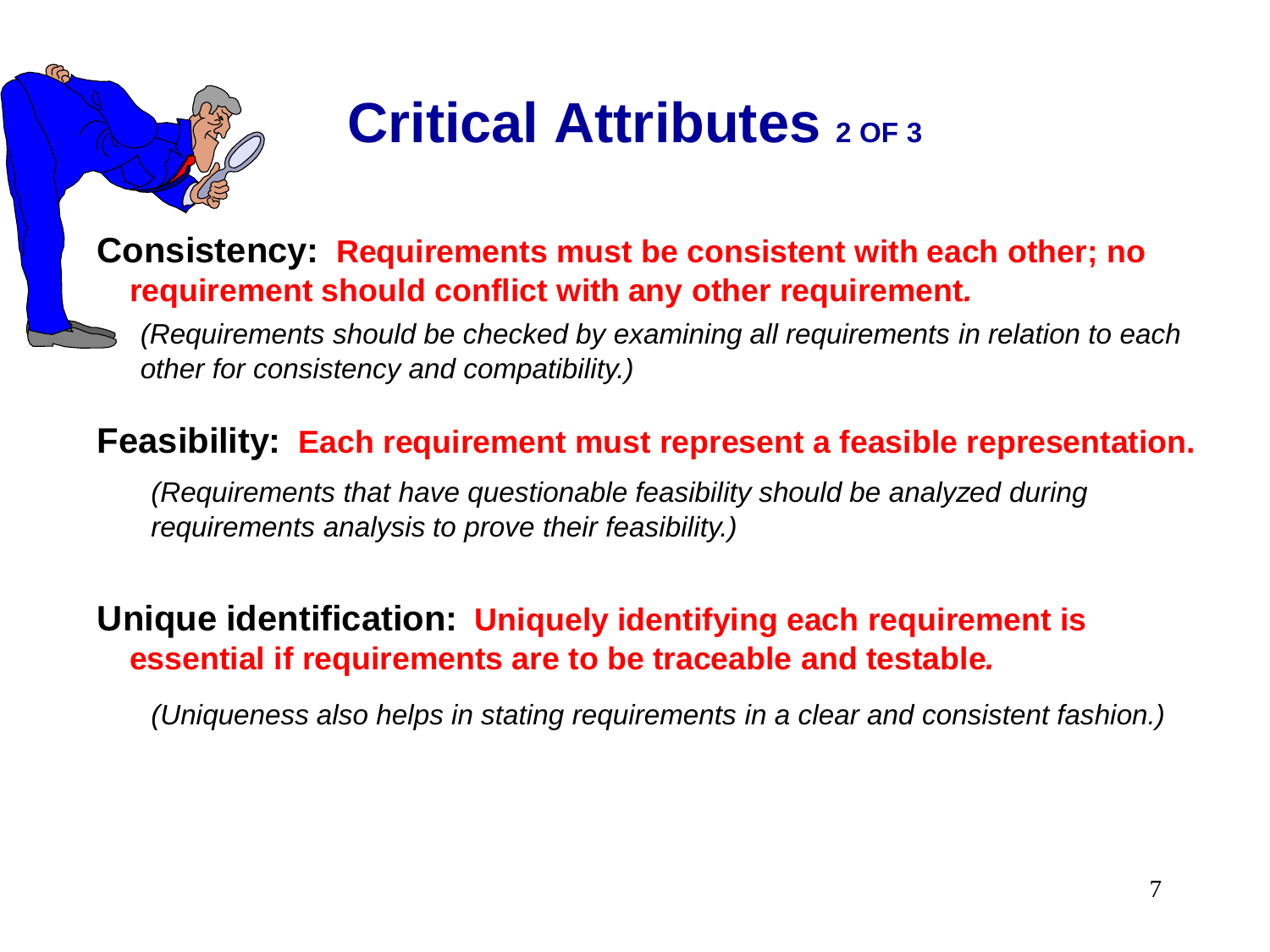

# **Critical Attributes 3 OF 3**

#### **Design Free: Software requirements should be specified at a requirements level not at a design level.**

*(The approach should be to describe the software requirement functionally from a system point of view, not from a software design point-of-view, i.e. describe the system functions that the software must satisfy. A requirement reflects "what" the software shall accomplish while the design reflects "how" the requirement is implemented.)*

#### **Use of "shall" and related words: In specifications, the use of the word "shall" indicates a binding provision**.

*(Binding provisions must be implemented by users of specifications. To state nonbinding provisions, use "should" or "may". Use "will" to express a declaration of purpose (e.g., "The Government will furnish..."), or to express future tense.2)*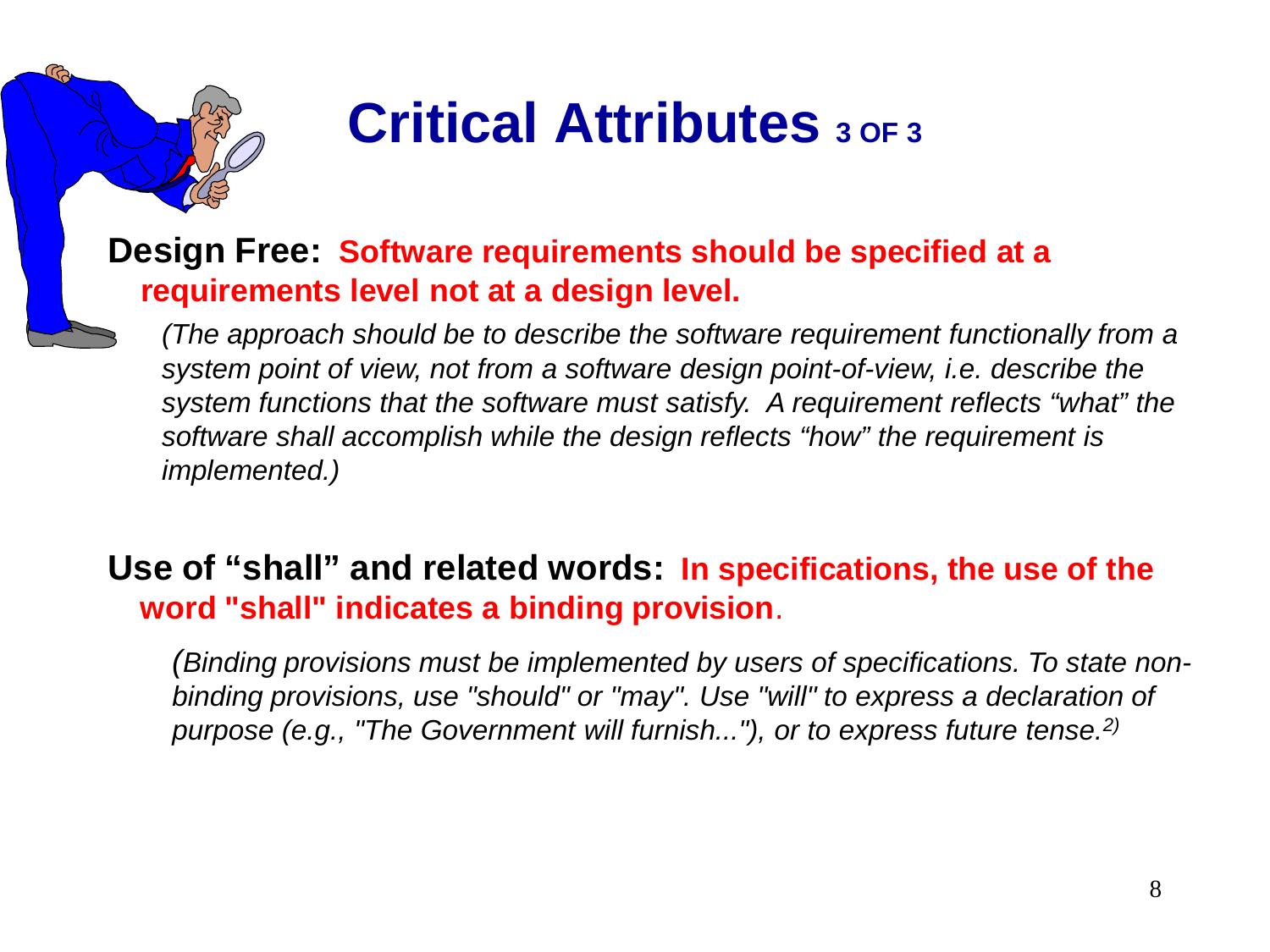# **Ambiguity**

- Requirements must be written in a clear, concise and unambiguous fashion
- Words and phrases that may have confusing and multiple interpretations must be avoided
	- Adequate
		- Limited – Near real time
	- Ad hoc – All
- Periodic
- Portable
- Always – Appropriate
- Rapid Also:
- Several – Slow http://www.ppi-int.com/newsletter/SyEN-017.php#article
- Easy
- Existing

– Clearly

- Fast
- Flexible
- Future
- If required
- Immediately
- Large
- Light
- Small
- Sometimes
- State of the art
- Sufficient
- Usable
- User-friendly
- Weight
- When required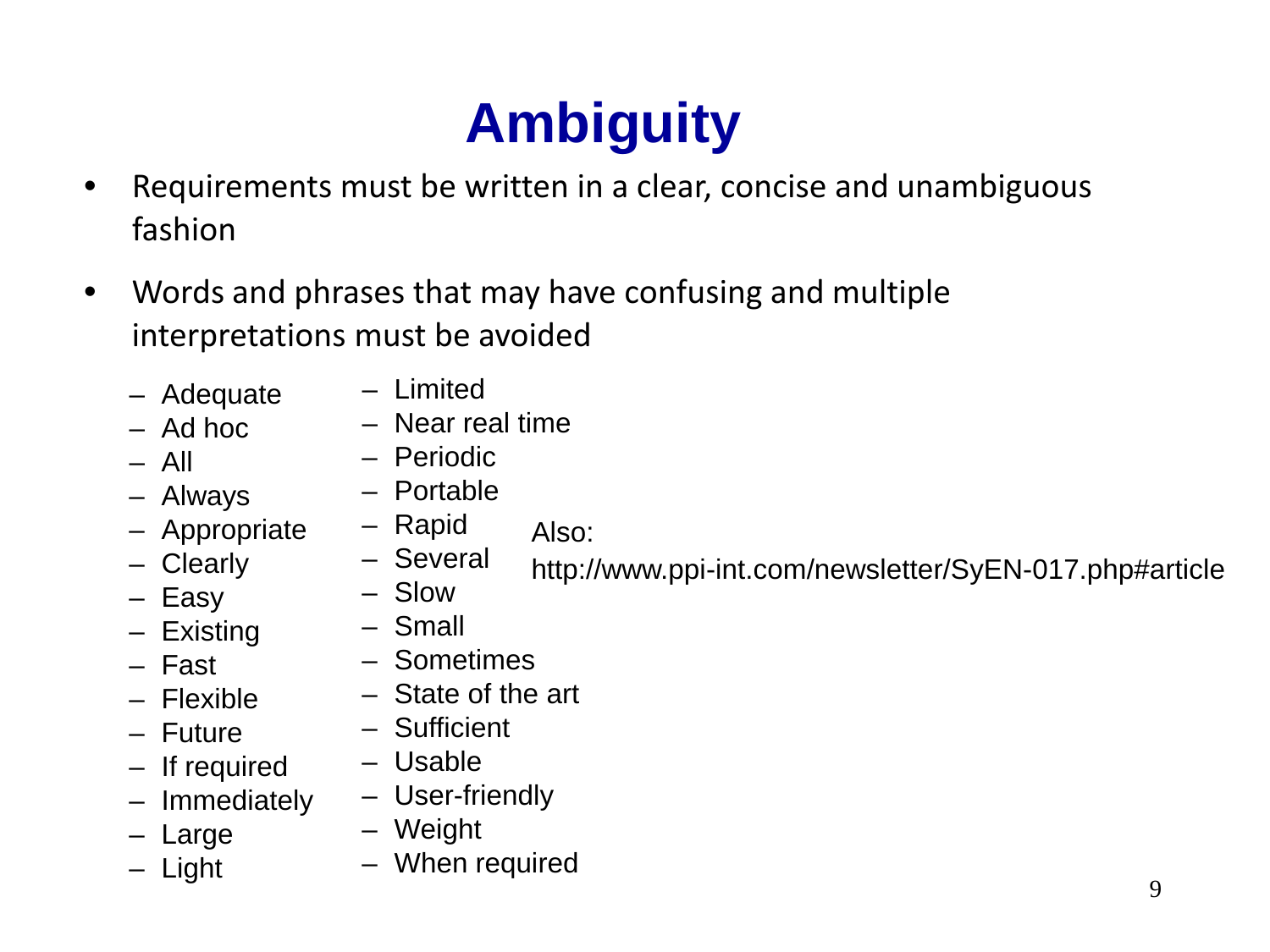- With domain knowledge of the system, several teams reverseengineered and defined requirements.
- They represented:
	- the users
	- the contractors
	- the acquisition organization
- This author was assigned as a consultant to guide the teams in the proper specification of requirements.
- The following examples show some of the requirements:
	- as initially specified by the teams
	- followed by this author's critique (against the critical attributes)
	- and as re-specified based on the critique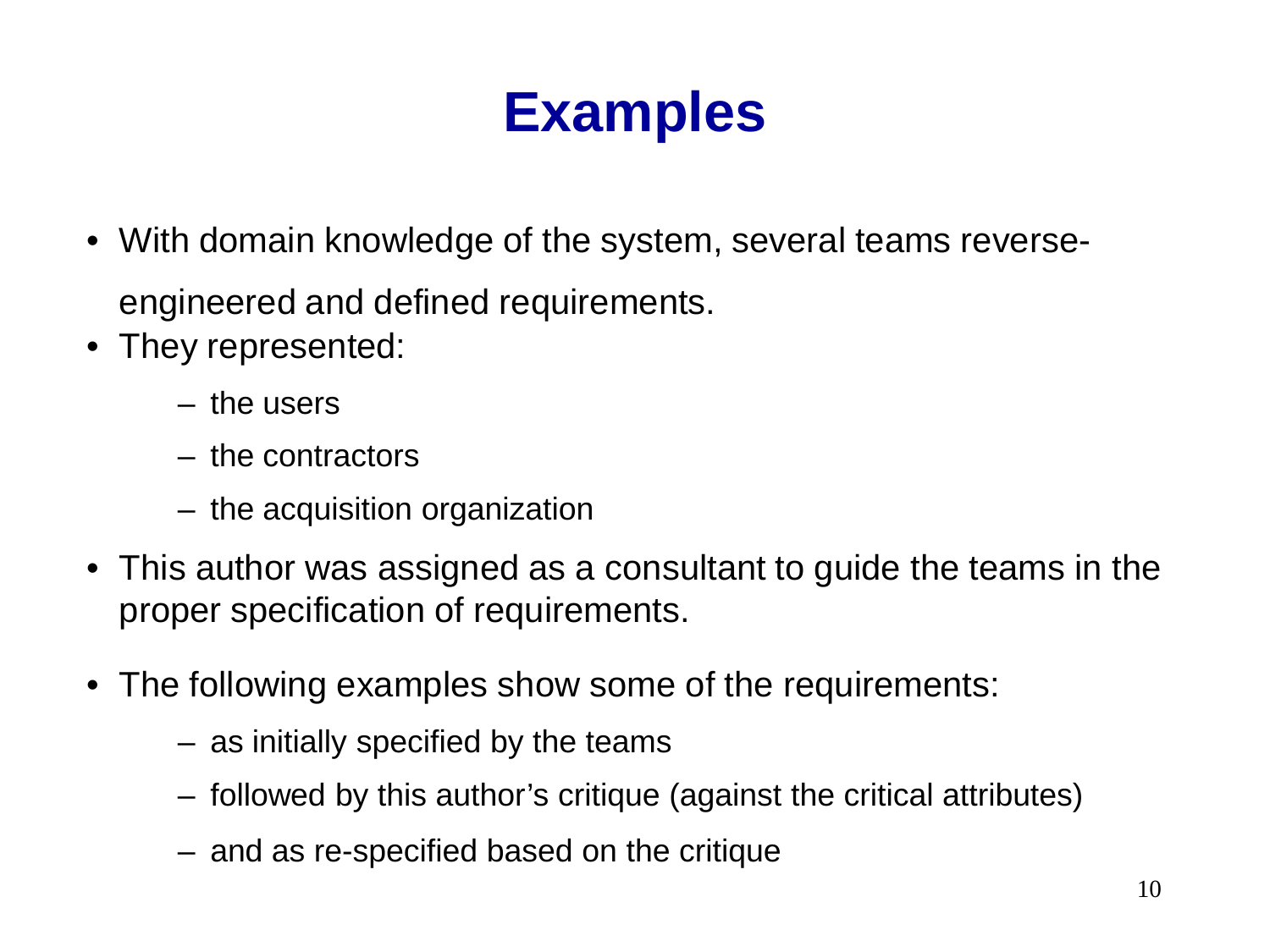#### **Initial specification:**

Software will not be loaded from unknown sources onto the system without first having the software tested and approved.

### **Critique:**

- If it's tested and approved, can it be loaded from unknown sources?
- If the source is known, can it be loaded without being tested and approved?
- Requirement is ambiguous and stated as a negative requirement, which makes it difficult to implement and test. •
- A unique identifier is not provided, which makes it difficult to trace.
- The word "shall" is missing.

### **Re-specification:**

3.2.5.2 Software shall be loaded onto the operational system only after it has been tested and approved.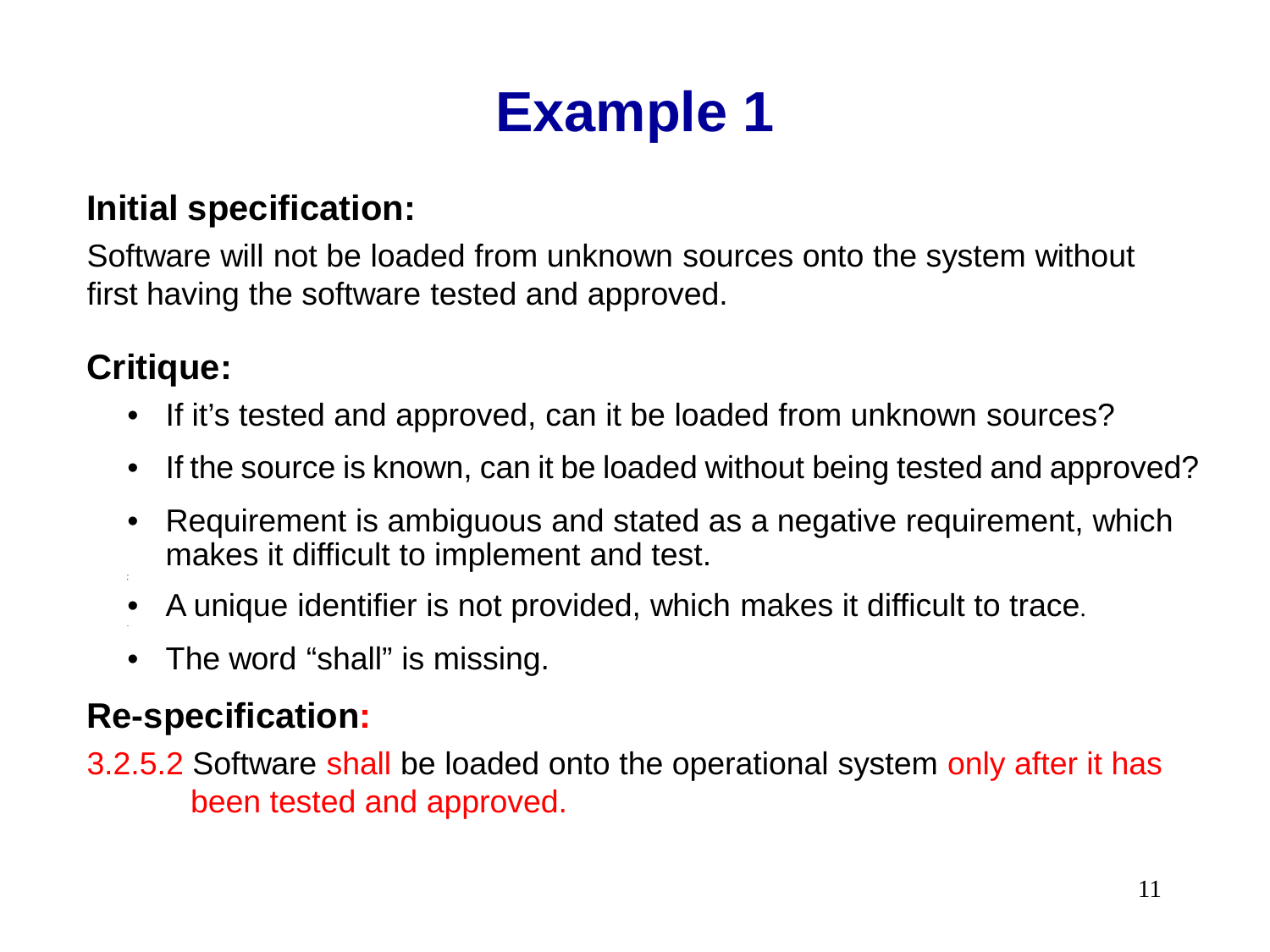### **Initial specification:**

3.4.6.3 The system shall prevent processing of duplicate electronic files by checking a new SDATE record. An e-mail message shall be sent.

#### **Critique:** .

- Two "shalls" under one requirement number.
- Vague requirement: need to define the e-mail message.
- The requirement has design implications, SDATE record.
- A requirement should specify what the data in the record are and not the name of the record as it exists in the design and implementation..
- As specified it cannot be implemented or tested.

### **Re-specification:**

3.4.6.3 The system shall:

- a. prevent processing of duplicate electronic files by checking the date and time of the submission, and
- b. send the following e-mail message:
	- 1. request updated submission date and time, if necessary, and
	- 2. the processing was successful, when successful.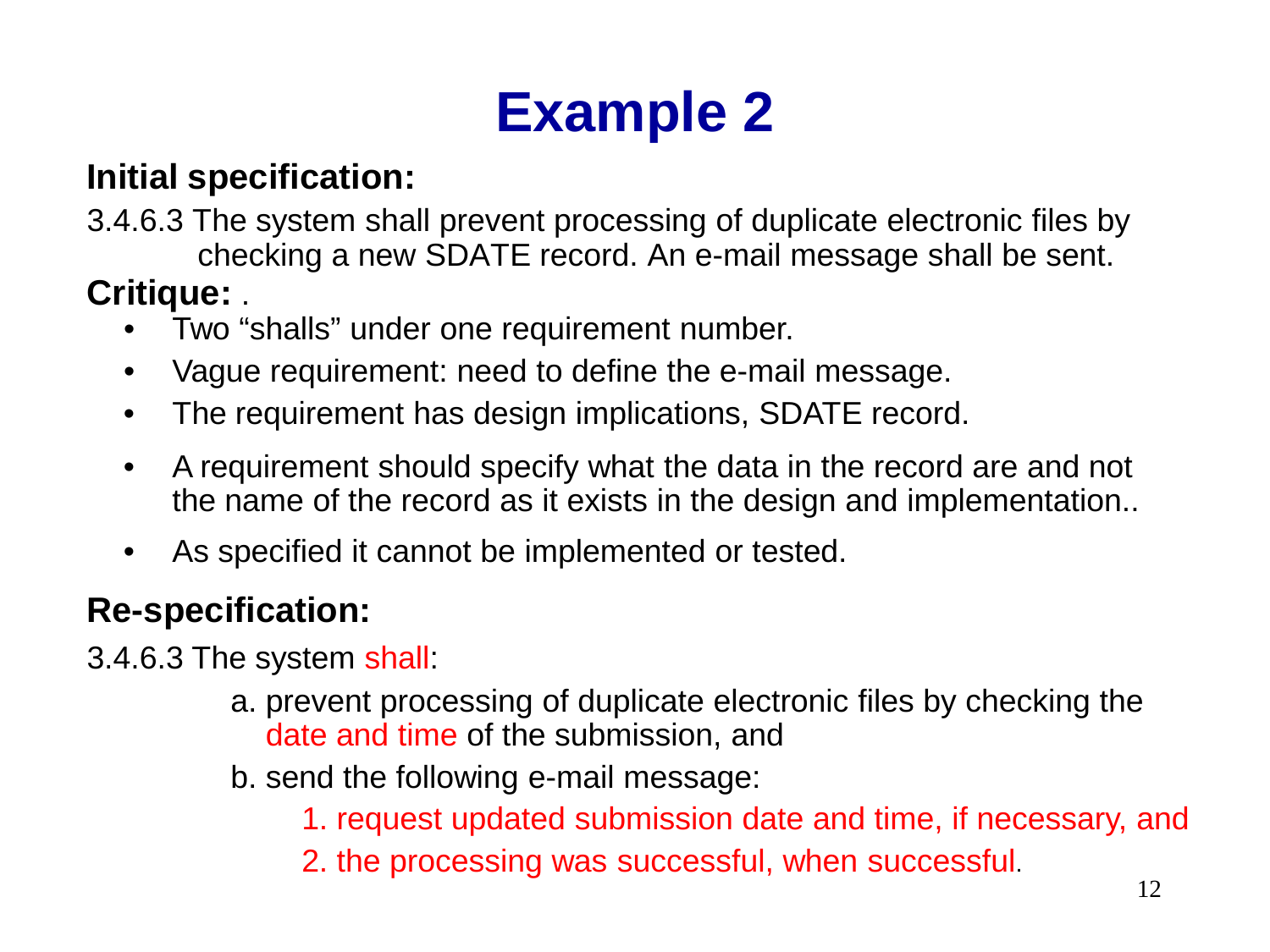# Example 3 1 OF 2

#### **Initial specification:**

3.2.5.7 The system shall process two new fields (provides production count balancing info to states) at the end-of-state record.

#### **Critique:**

- This requirement cannot be implemented or tested.
- It is incomplete. What are the two new fields?
- "Info" should be spelled out.

### **Re-specification:**

- 3.2.5.7 The system shall provide the following data items (provides production count balancing information to states) at the end-of-state record:
	- a. SDATE, and
	- b. YR-TO-DATE-COUNT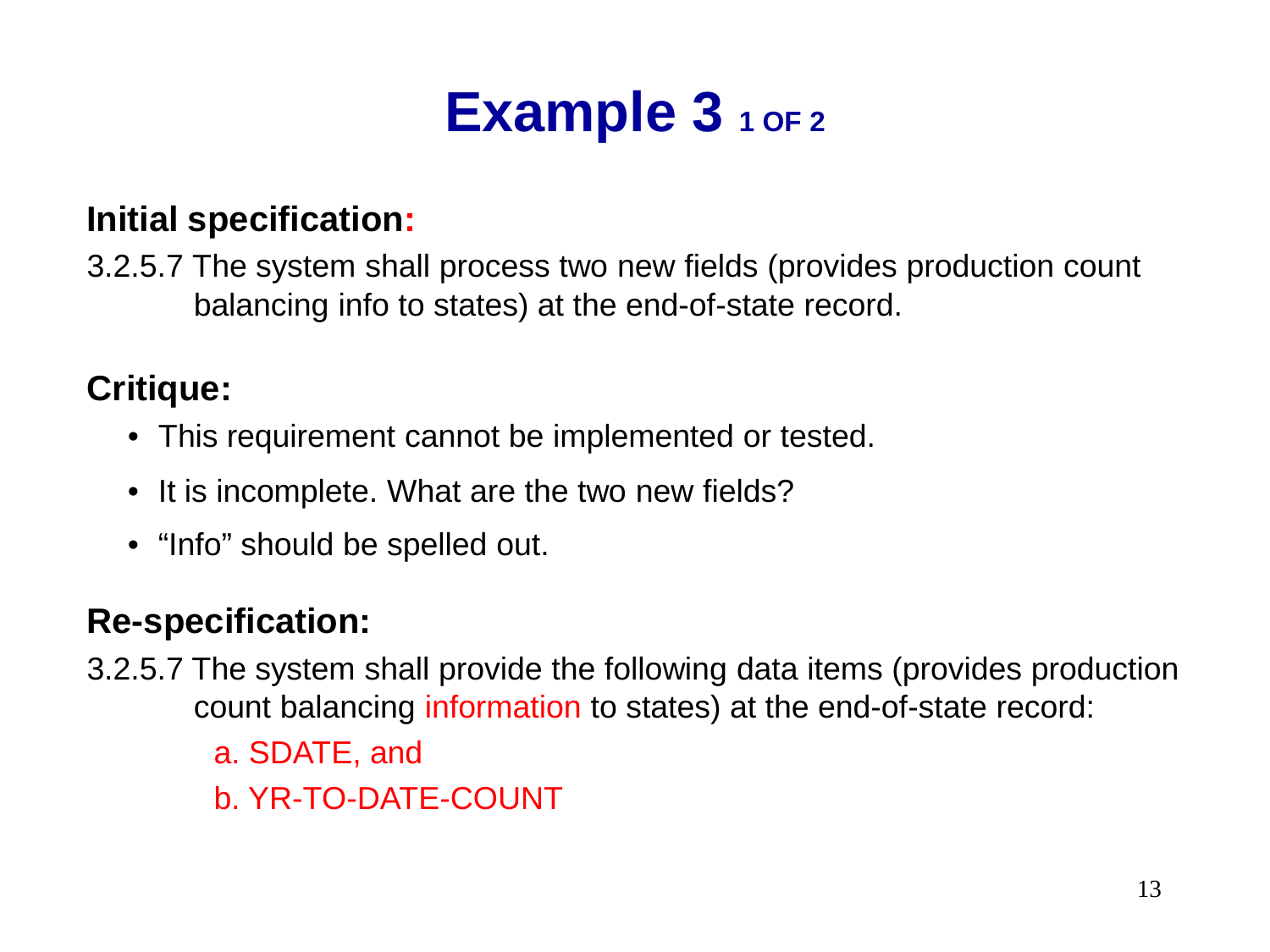# Example 3 2 OF 2

### **Re-Critique:**

- This rewrite has design implications SDATE record and YR-TO-DATE-COUNT.
- From a requirements viewpoint it should specify what the data in the records are, not the name of the record as it exists in the design and implementation.

#### **Re-Re-Specification***:*

3.2.5.7 The system shall provide the following data items (provides production count balancing information to states) at the end-of-state record:

a. submission date and time, and

b. year-to-date totals.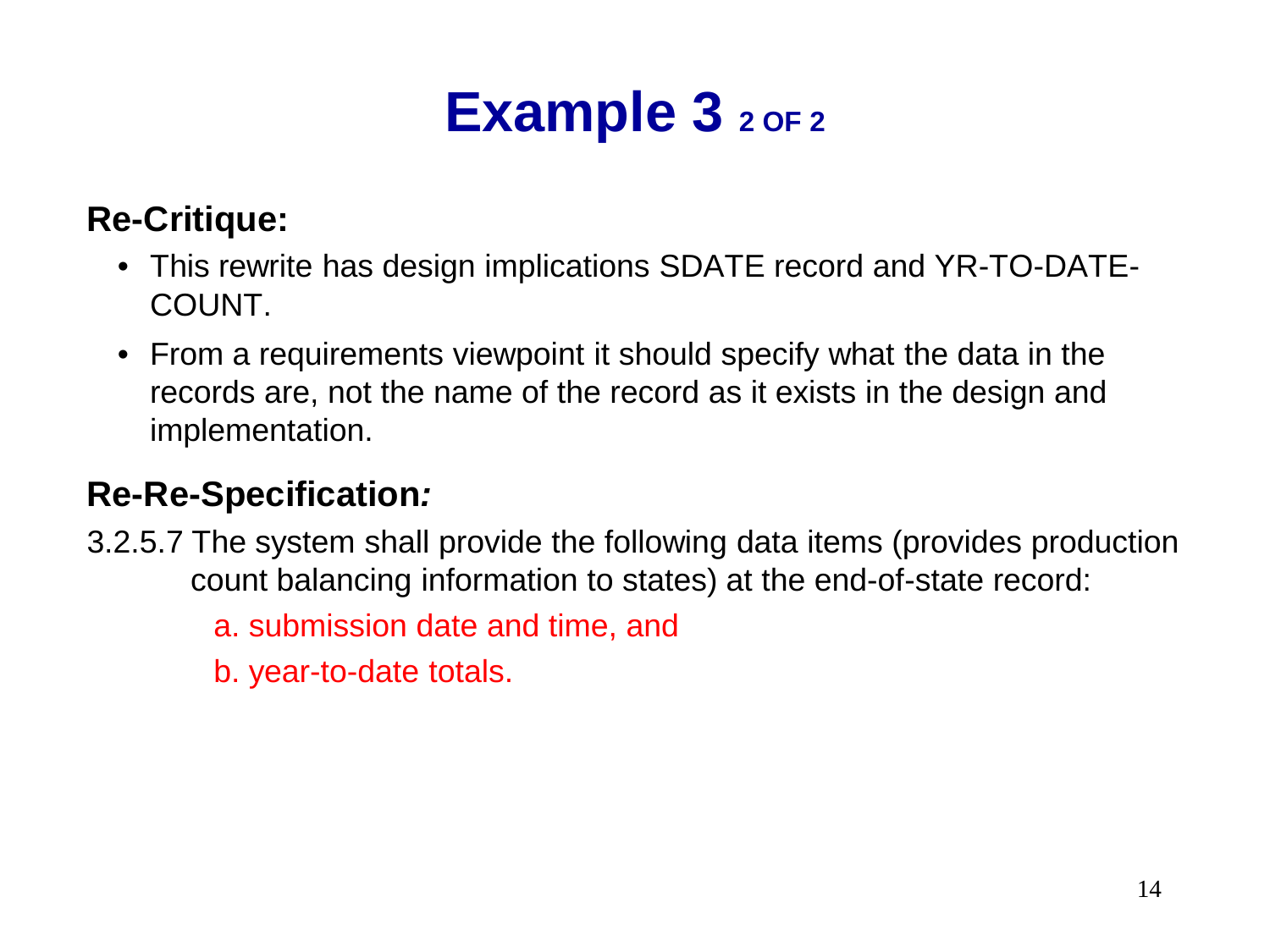#### **Initial specification:**

3.2.5.9 All computer-resident information that is sensitive shall have system access controls. Access controls shall be consistent with the information being protected and the computer system hosting the data.

#### **Critique:**

- Two "shalls" under one identifier.
- The requirement is vague and incomplete. Need to identify the sensitive information.
- What does "consistent" mean?
- As specified it cannot be implemented or tested.

### **Re-specification:**

3.2.5.9 All sensitive computer-resident information shall have system access controls, consistent with the level of protection. (Reference *Sensitive Information,* Table 5.4.1 and *Level of Protection for Sensitive Information*, Table 5.4.2)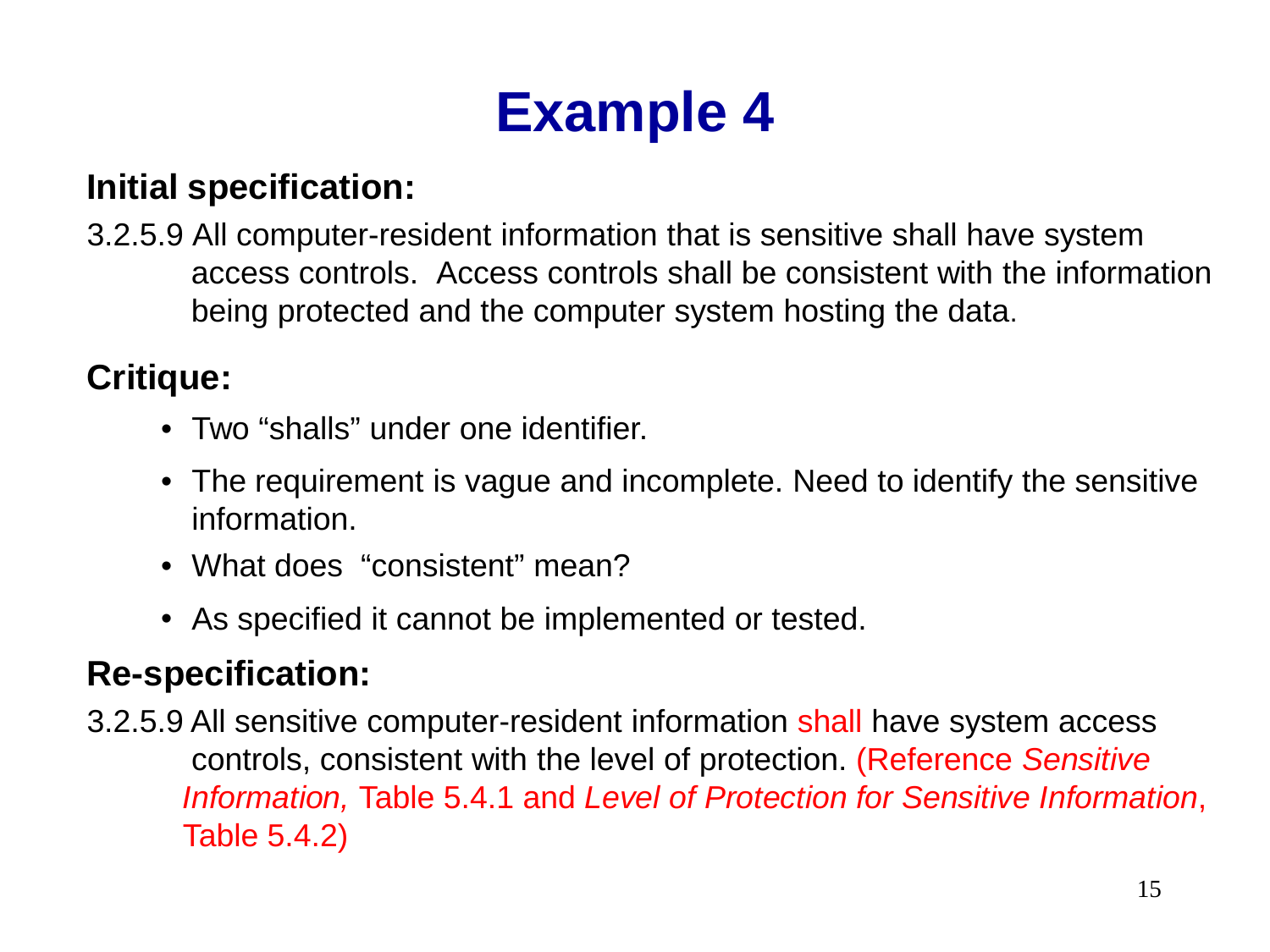#### **Initial specification:**

3.3.2.1 The system shall have no single point failures.

### **Critique:**

- This is an ambiguous requirement. Needs identification of what components and/or functions the "no single point failures" applies to.
- As specified it cannot be implemented or tested.

### **Re-specification:**

3.3.2.1 The *following* system components shall have no single point failures:

- a. host servers,
- b. networks,
- c. network routers,
- d. access servers,
- e. hubs,
- f. switches,
- g. firewalls, and
- h. storage devices.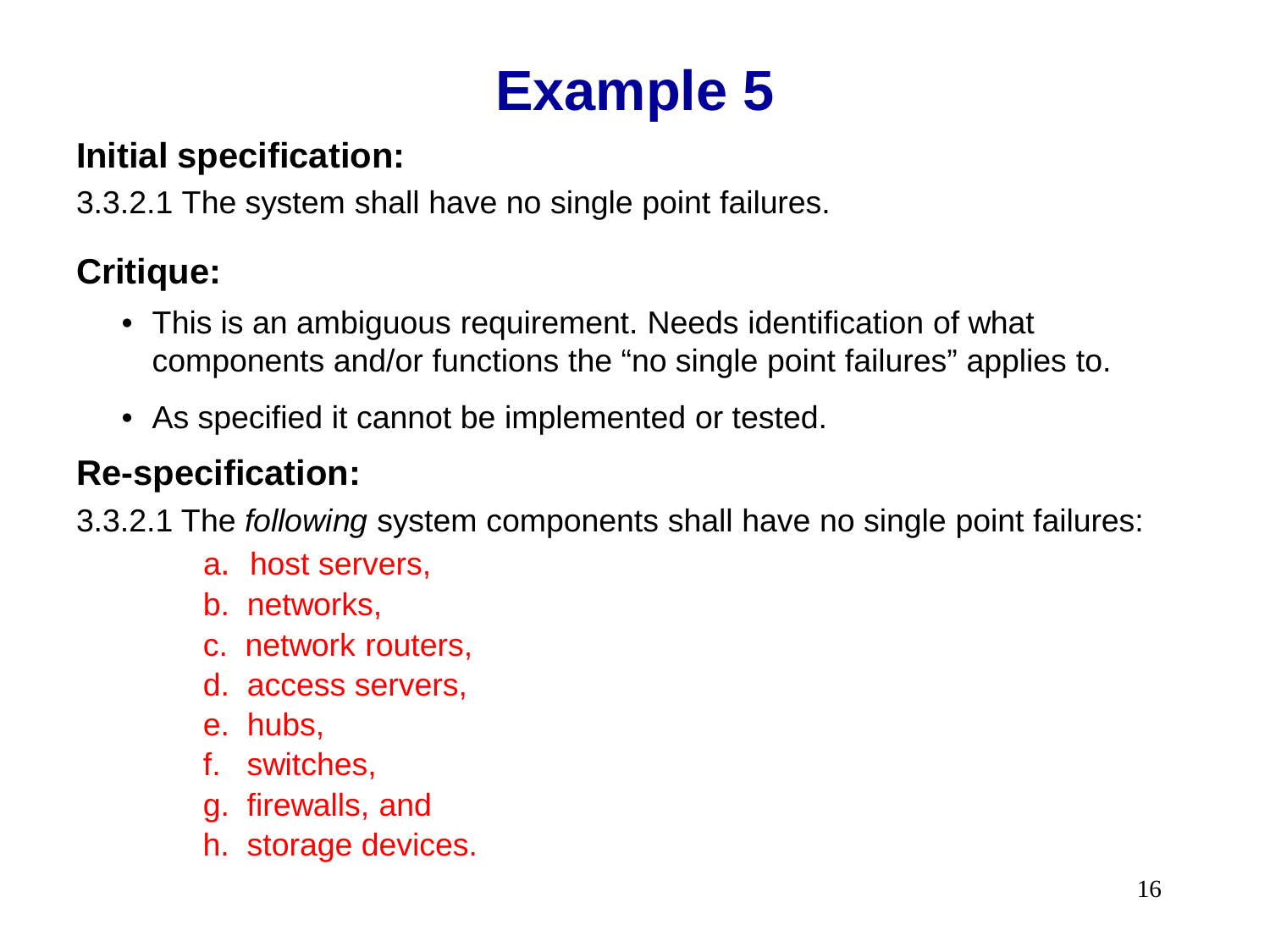#### **Initial specification:**

3.2.7.1 The system shall purge state control records and files that are older than the operator or technical user-specified retention period.

### **Critique:**

- Requirement is incomplete and vague without specifying the retention period or providing a reference as to where the information can be obtained.
- Requirement cannot be implemented or tested as stated.

### **Re-specification:**

- 3.2.7.1 The system shall purge state control records and files that are older than the retention period input into the system by either the:
	- a. operator, or
	- b. technical user.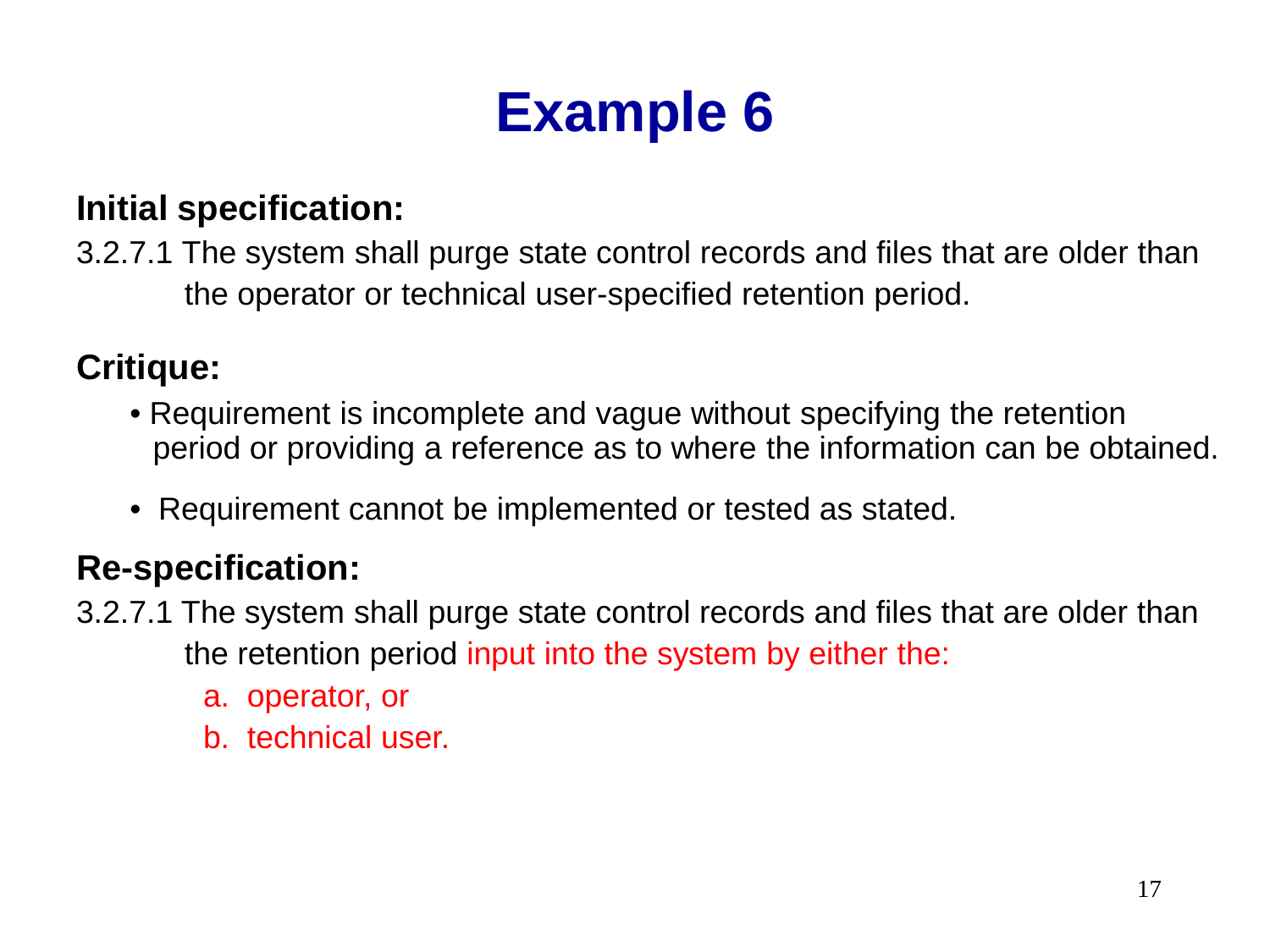# Example 7 1 OF 2

#### **Initial specification:**

3.2.6.3 The system shall receive and process state return data from the State Processing Subsystem. The system shall provide maintenance of the state data files and generate various reports.

### **Critique:**

- Two "shalls" under one requirement number and multiple requirements in the specification.
- The word "process" in the first shall is vague. Need to define the processing required.
- The second "shall" does not provide for valid requirements; they cannot be implemented or tested as stated.
	- Needs identification of type/amount of maintenance required.
	- "various reports" is ambiguous.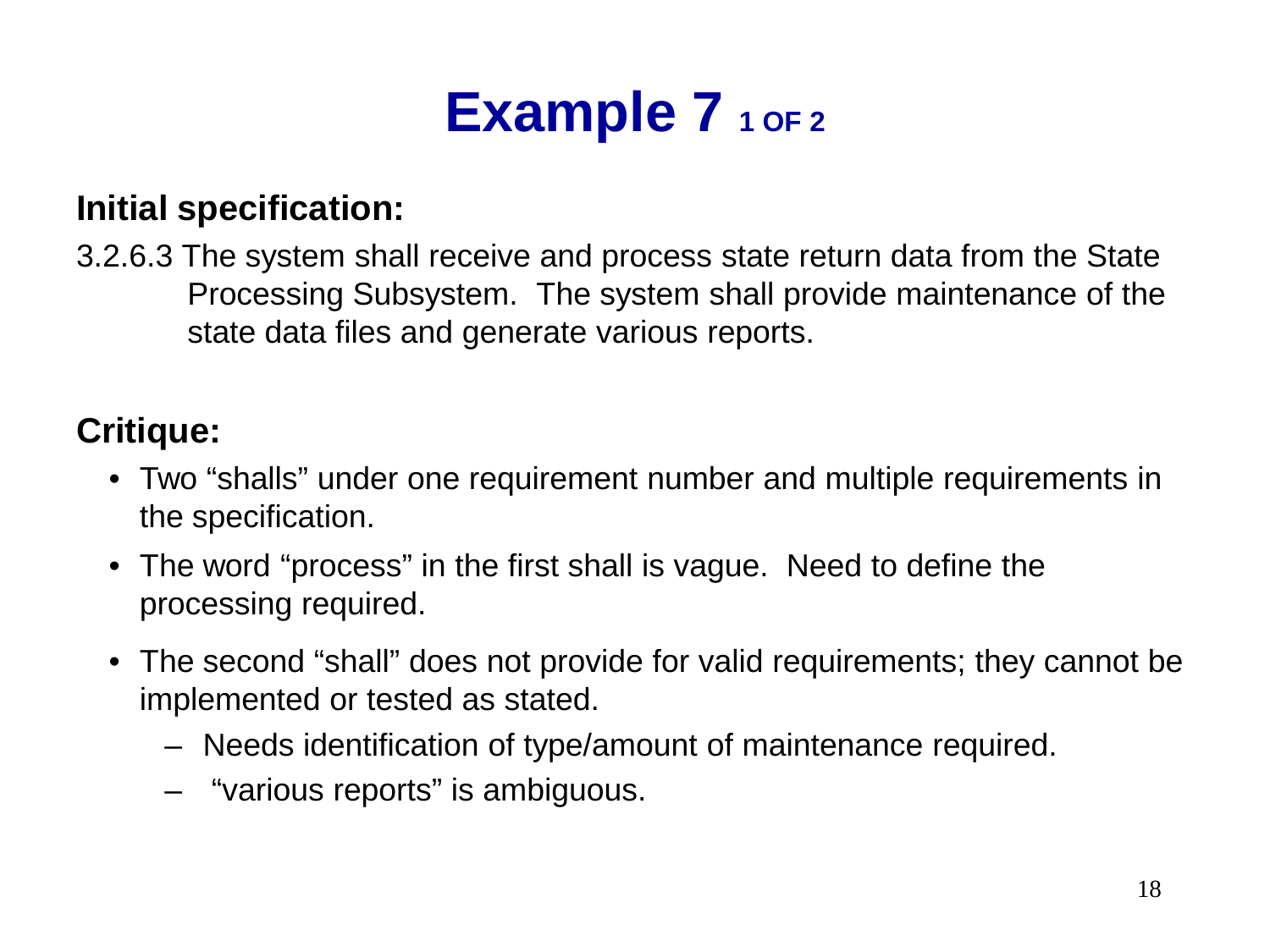# Example 7 2 OF 2

#### **Re-specification:**

3.2.6.3 The system shall receive:

- a. production data that contains data from multiple states, and
- b. state total amount for one or more states,

extracted by the Returns Processing Subsystem.

3.2.6.4 The system shall parse multi-state data to respective state files.

- 3.2.6.5 The system shall display a summary screen reporting the results of processing for each state containing:
	- a. state totals,
	- b. state generic totals, and
	- c. state unformatted totals.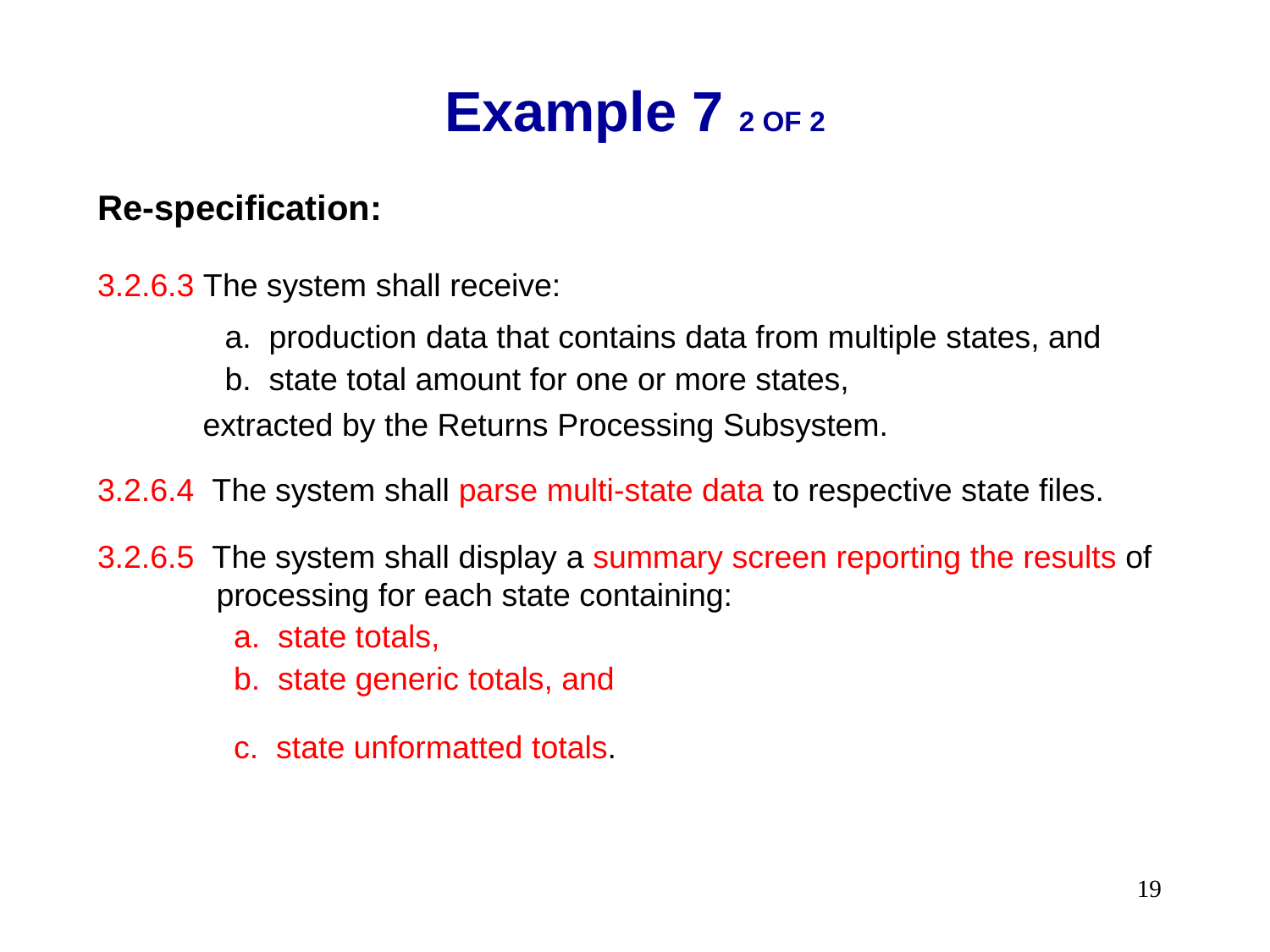### **Initial specification:**

3.2.7.1 The system shall not prevent the individuals from entering the year for which they intend the payment, but shall provide a check-point for them to ensure that they are not making a mistake in entering the correct year.

### **Critique:**

- This is a negative requirement, negative requirements should not be specified. They cannot be implemented.
- A requirement should have all conditions that are required. If conditions are not required they will not be implemented.
- Two "shalls" under one requirement number.
- Suggest that this requirement be structured in a positive fashion.

### **Re-specification:**

- 3.2.7.1 The system shall:
	- a. allow individuals to enter the payment year, and
	- 20 b. provide a check-point to ensure that individuals enter the correct payment year.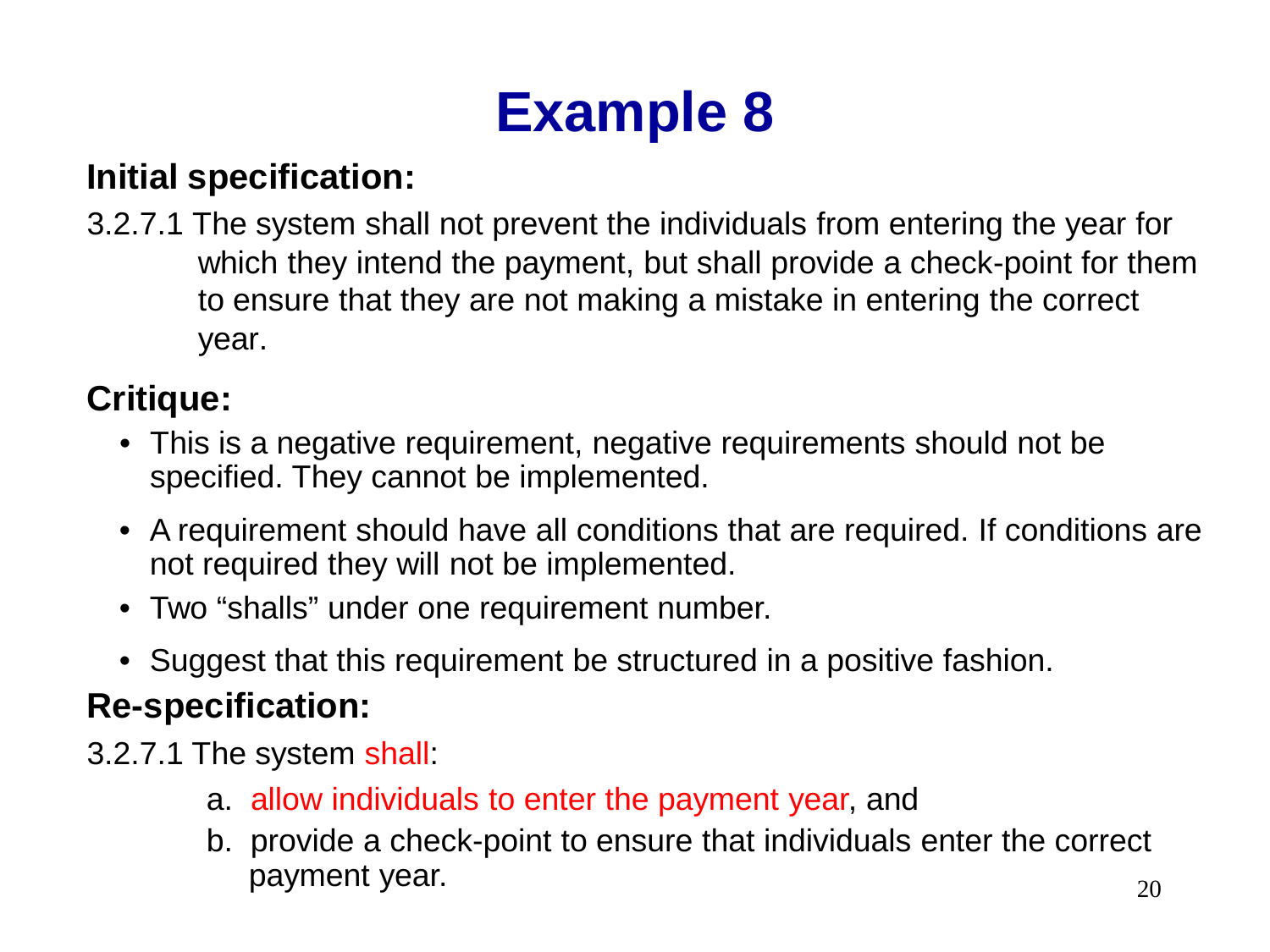# Example 9 1 OF 2

#### **Initial specification:**

After the system receives the Validation file, the system shall:

- notify the individual about acceptance or rejection.
- the acceptance file must contain the name and ZIP code of the individual.
- rejected validation request must include the Reason Code.

### **Critique:**

- The second and third bullets don't make sense, try to read them as such:
	- the system shall the acceptance file must...
	- the system shall rejected Validation…
- Use of both "shall" and "must".
- No unique identifier, use of bullets. Bullets cannot be traced.
- This requirement is ambiguous and cannot be implemented or tested.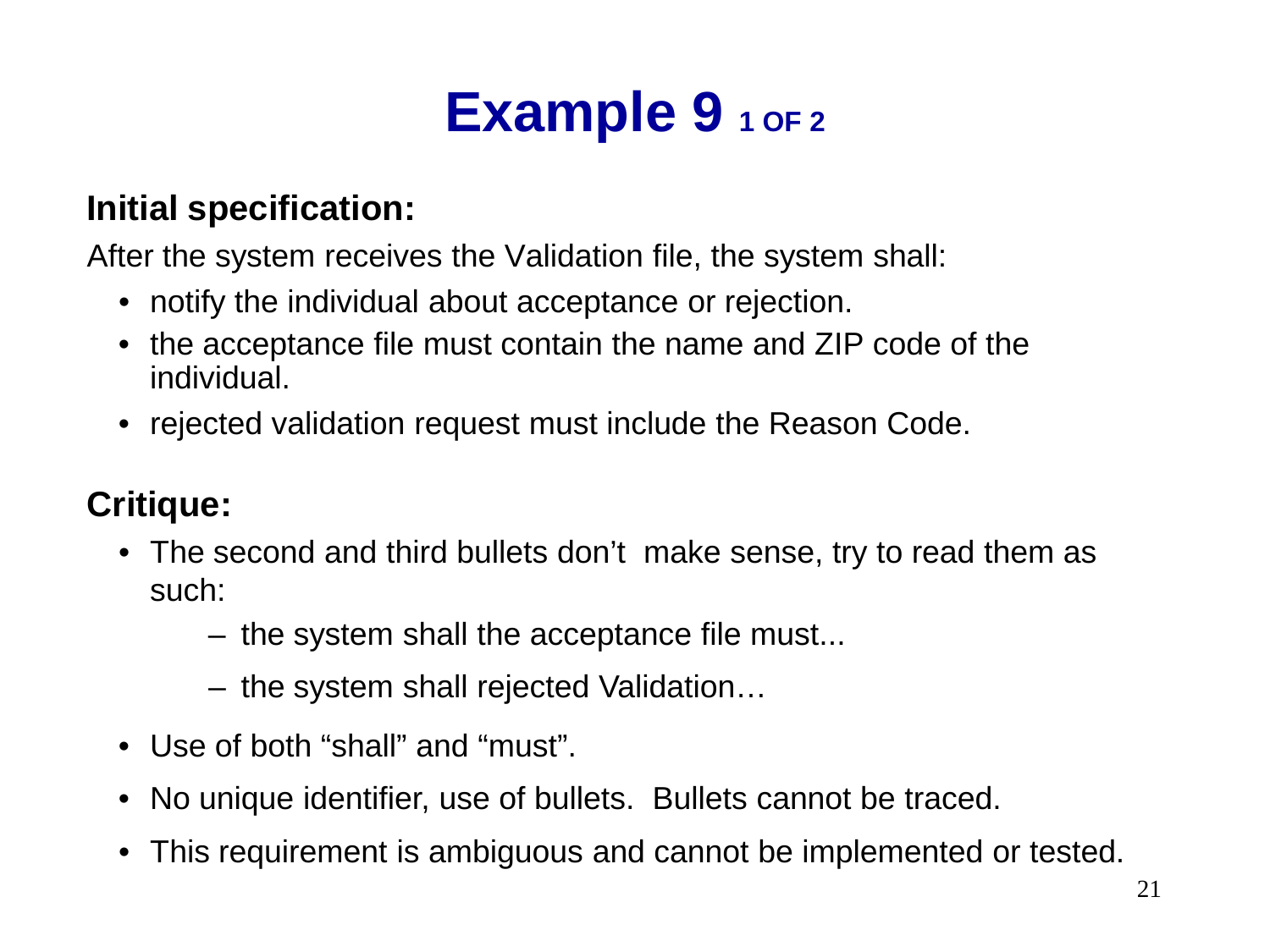# Example 9 2 OF 2

#### **Re-specification:**

3.2.7.3 When the system receives a validation file, the system shall:

- a. reject the file if it does not contain the individuals:
	- 1. name, or
	- 2. ZIP code, and
- b. notify the individual about acceptance or rejection with a reason code. (Reference *Reason Code*, Table 5.4.8)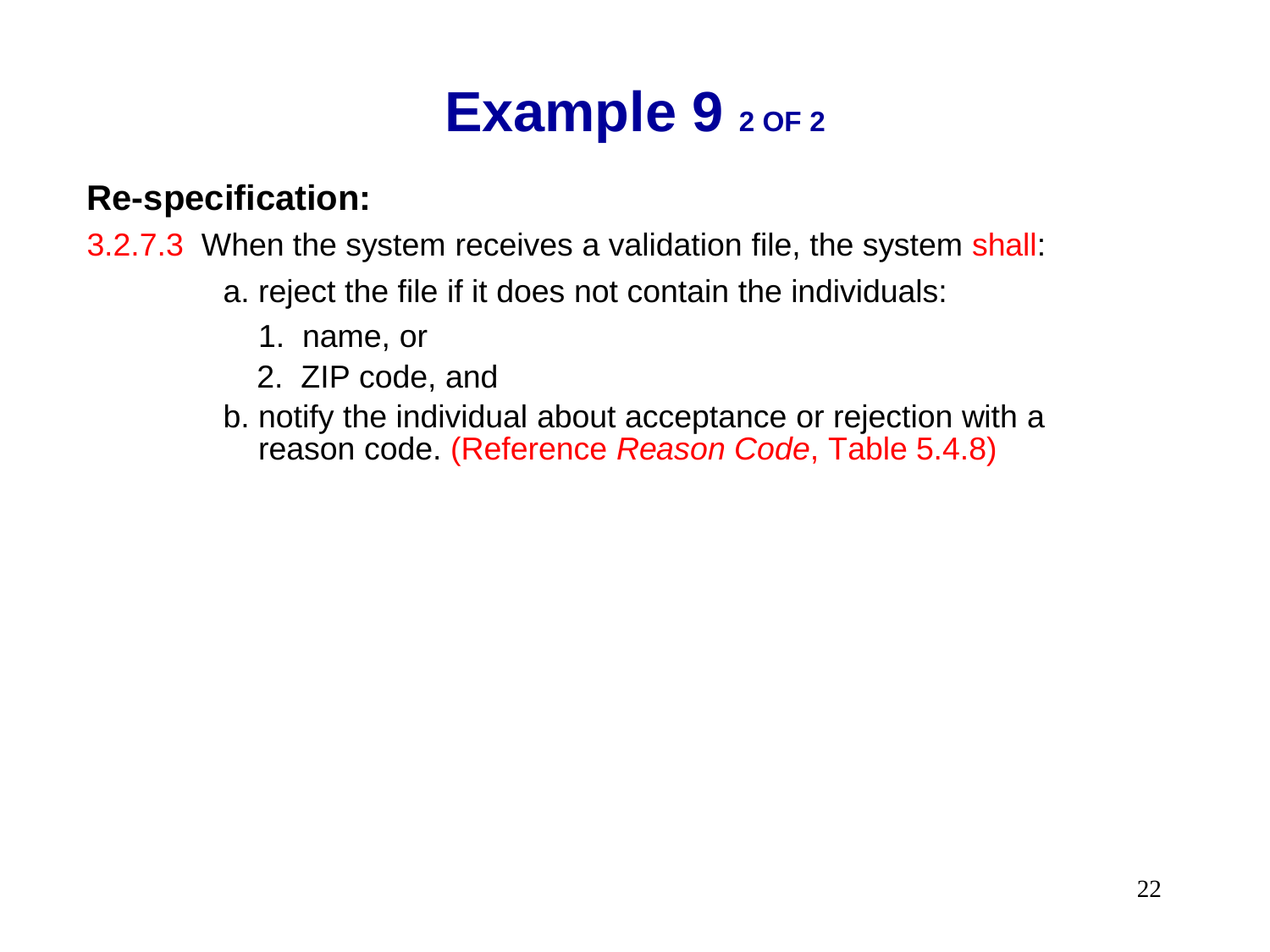#### **Initial specification:**

- 3.2.8.2 The enrollment process shall take from one to ten calendar days to complete for all payment types.
- 3.2.8.3 The enrollment process shall take no more than three days to complete for:
	- a. credit payment, and/or
	- b. note payment.

#### **Critique:**

These requirements are inconsistent and in conflict with each other.

### **Re-specification:**

3.2.8.2 The enrollment process shall take:

- a. one to three calendar days to complete for:
	- 1. credit payment, and
	- 2. note payment, and
- b. one to ten calendar days to complete for all other payment types.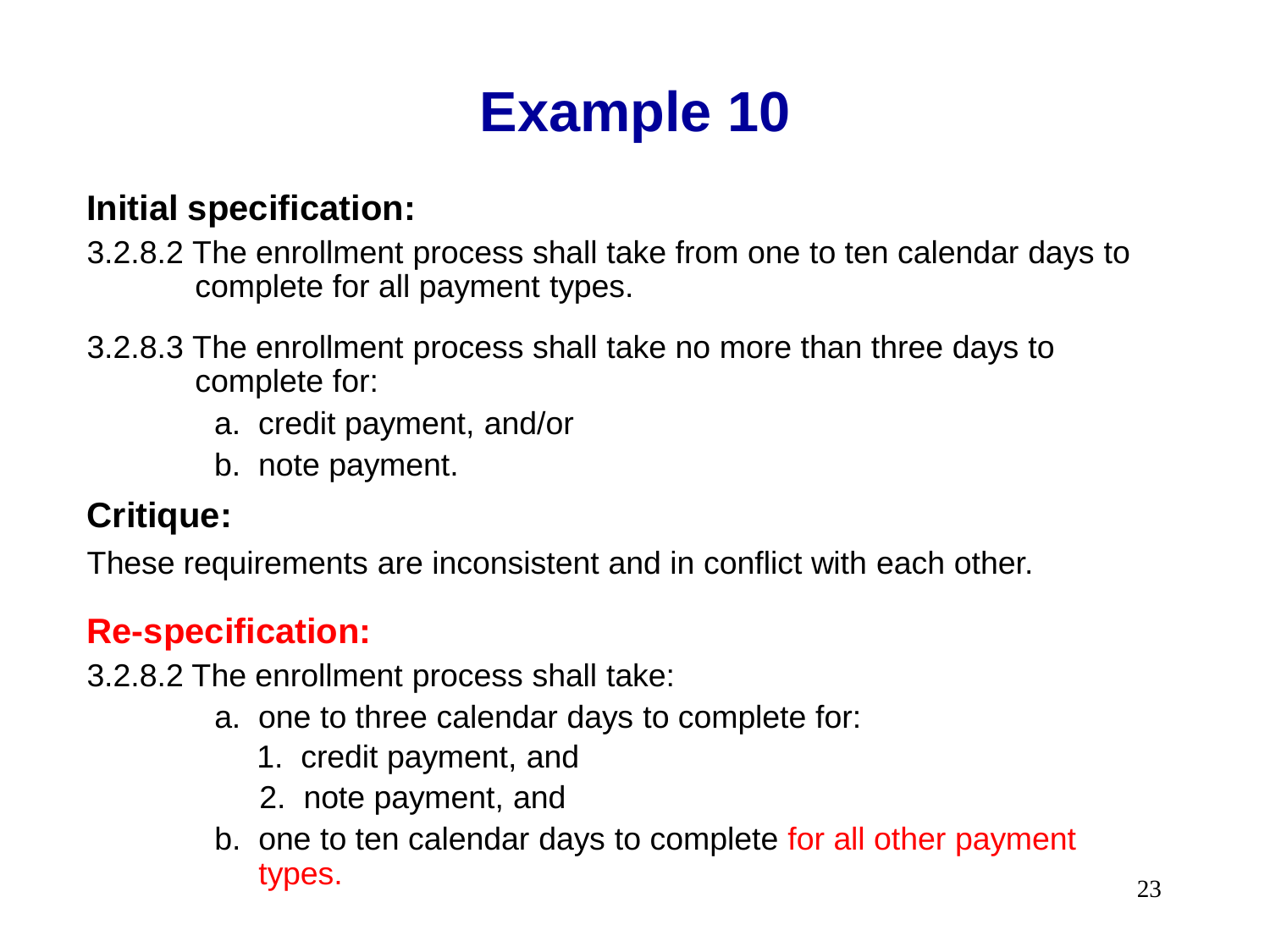#### **Initial specification:**

3.2.9.1 When doing calculations the software shall produce correct results.

### **Critique:**

- Really? This is not a requirement.
- This type of requirements should not be specified!
- It should be deleted.

### **Re-specification:**

Requirement deleted.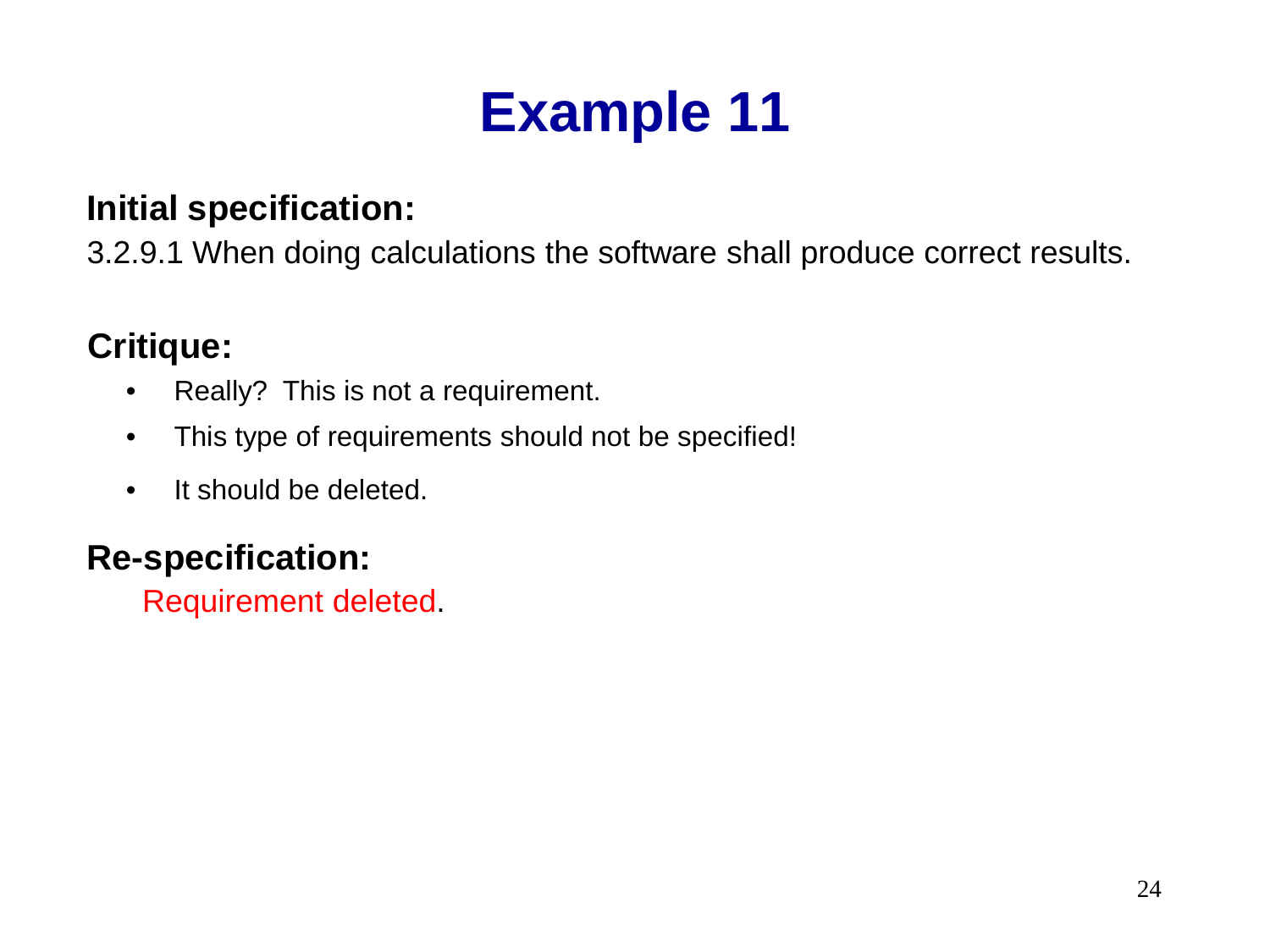# **Summary**

- The teams identified over 1000 requirements.
- The issues with their initial specification represented the entire spectrum of the following critical attributes:
	- completeness
	- traceability
	- testability
	- consistency
- feasibility
- unique identification
- design free
- use of shalls
- The teams were receptive to the critique, resolved issues and implemented the recommendations willingly.
- The requirements resulting from this effort were:
	- reviewed with senior management
	- accepted as specified
	- baselined, and
	- allocated to development teams for implementation.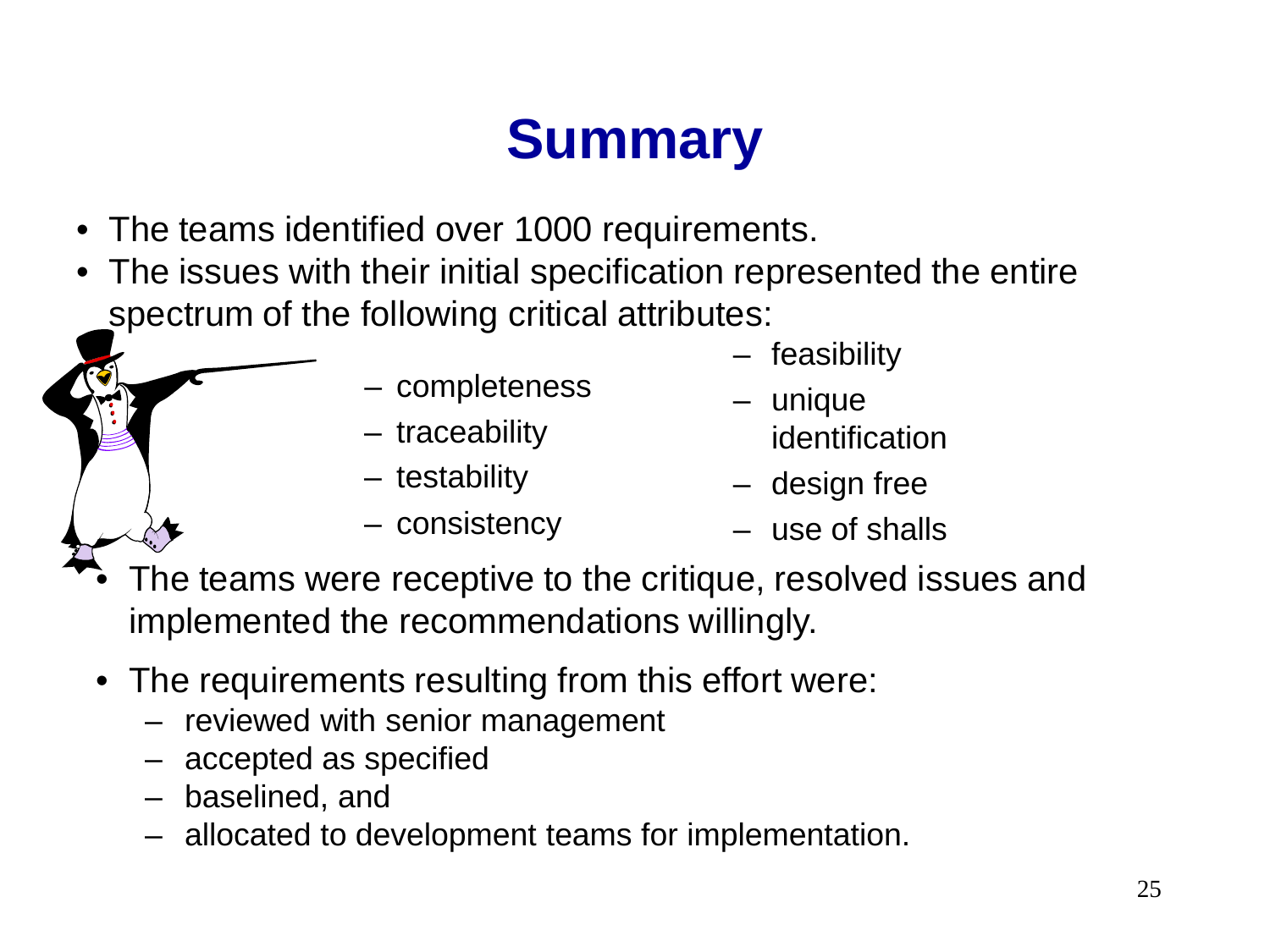# **Conclusion**

- If sufficient time and proper effort is taken to validate requirements against critical attributes during their definition and specification, software projects will improve their probability of success considerably.
- If this is not done, projects pay the consequences during implementation, integration and test – not to mention during operation.

**But you** *knew* **that, didn't you? (I hope!)**